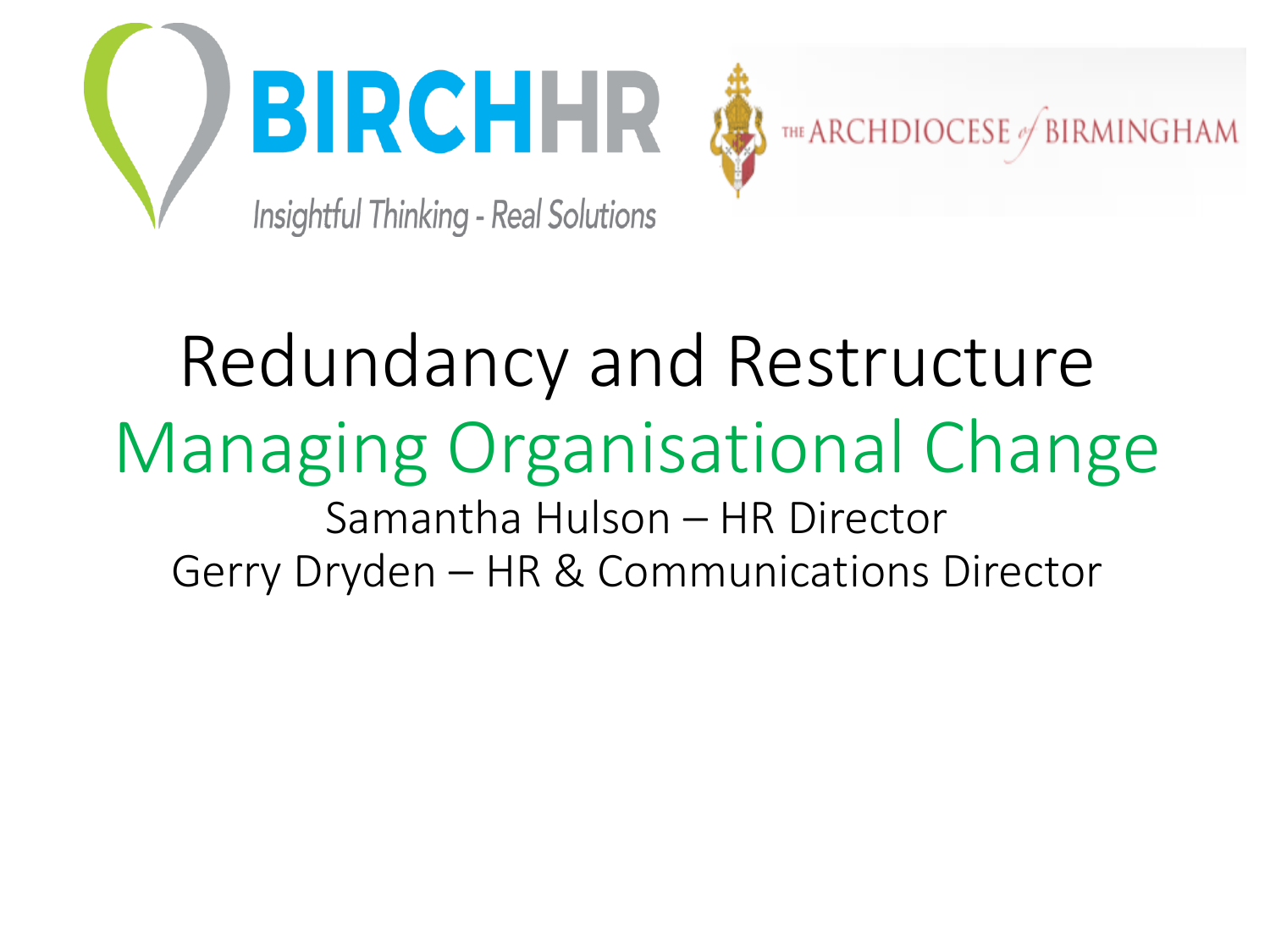### Outline of Session

- Legal Definition
- The Procedure
- Who to Consult
- Dismissal and Appeals
- Additional Rights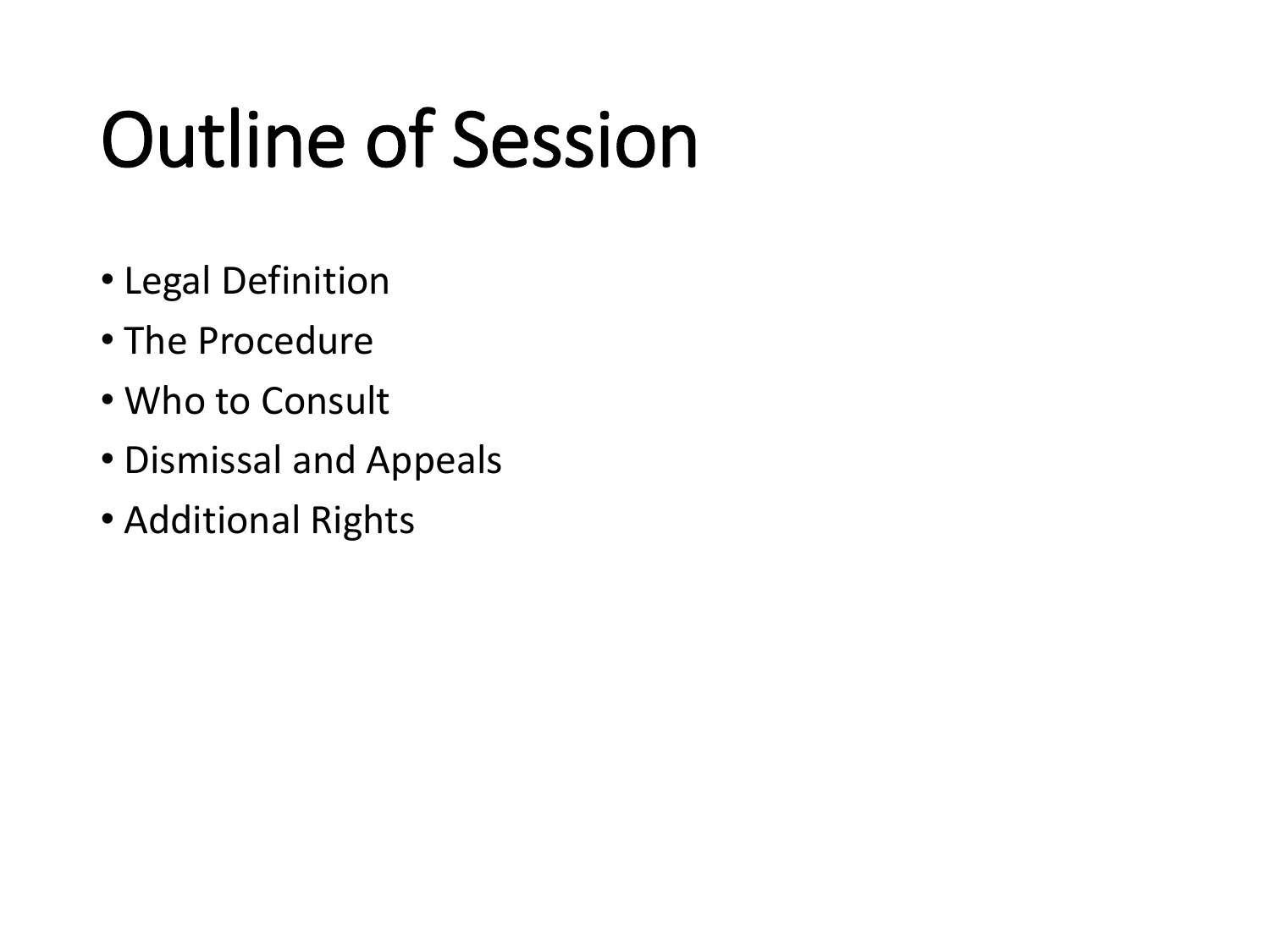### Legal Definition

Section 139 of ERA 1996 states:

For the purposes of this Act an employee who is dismissed shall be taken to be dismissed by reason of redundancy if the dismissal is wholly or mainly attributable to-

#### **A -the fact that his employer has ceased or intends to cease-**

- to carry on the business for the purposes of which the employee was employed by him, or
- to carry on that business in the place where the employee was so employed, or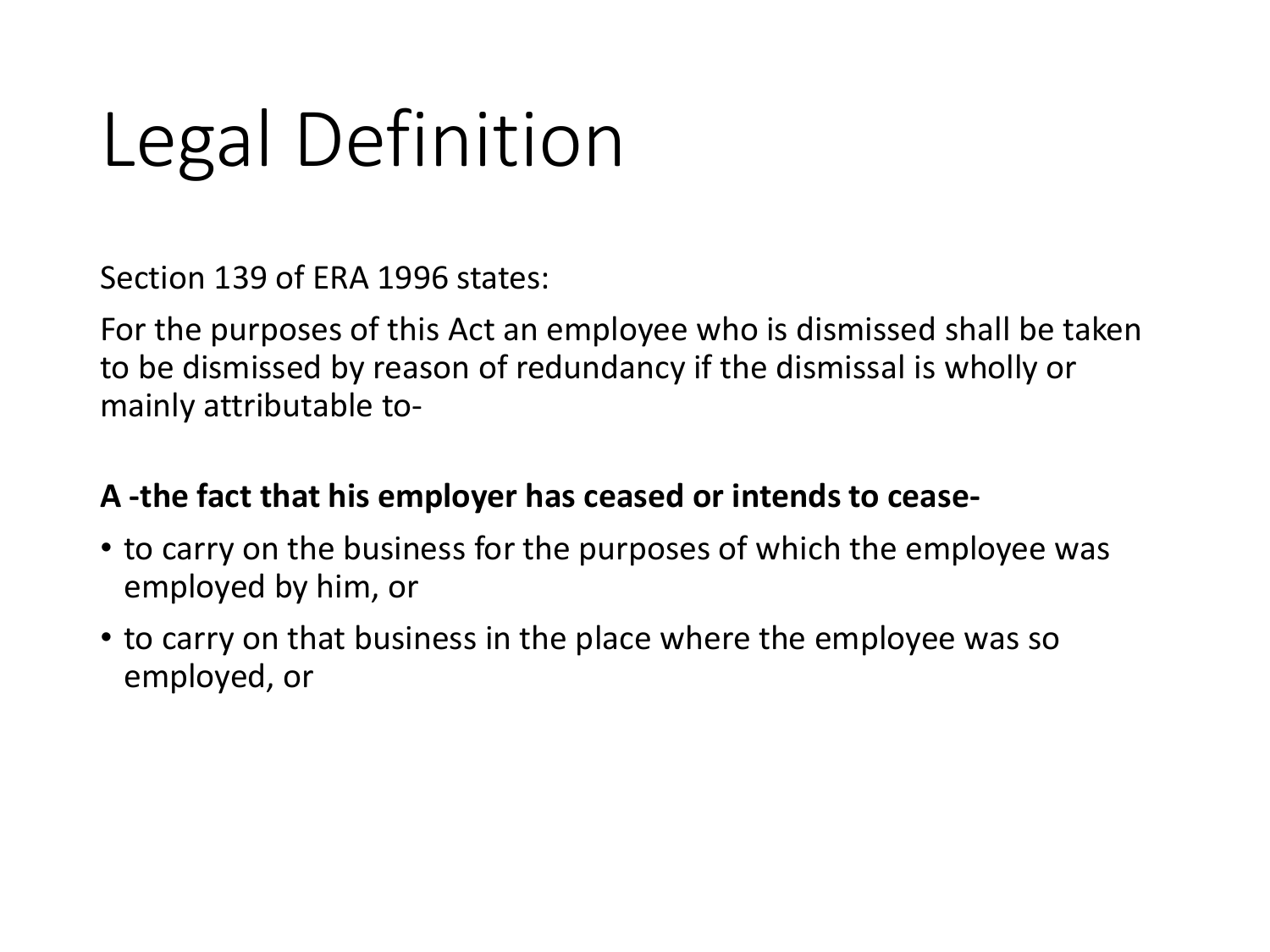# Legal Definition

#### **B - the fact that the requirements of that business-**

- for employees to carry out work of a particular kind, or
- for employees to carry out work of a particular kind in the place where the employee was employed by the employer,

have ceased or diminished or are expected to cease or diminish.

**The focus is not on whether there is less work, but whether the employer can demonstrate a need for fewer employees to carry out the work.**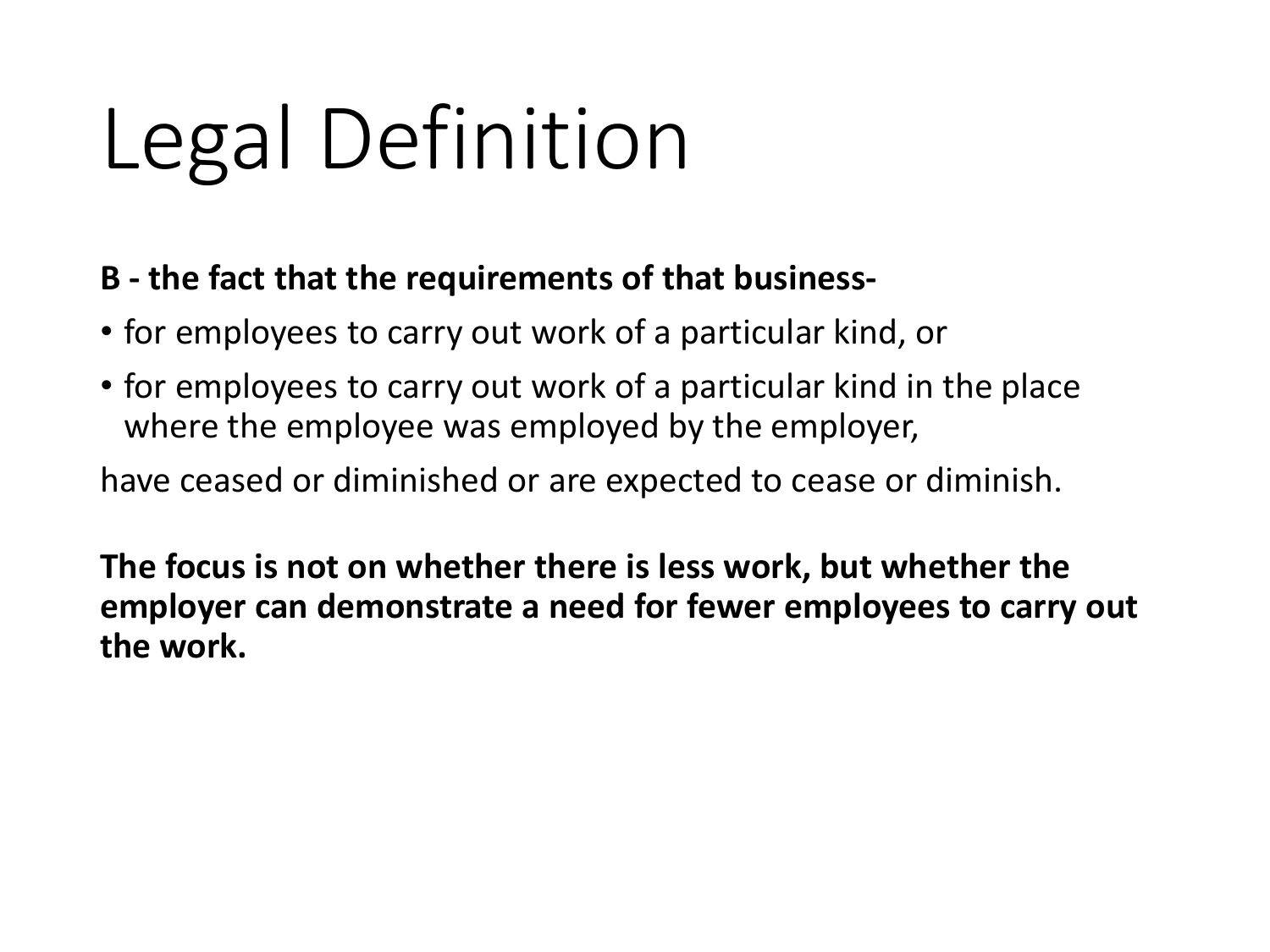# Redundancy Dismissals

- •Redundancy is one of the 5 fair reasons for dismissal.
- •Evidence:
	- •The closure of a business
	- •The closure of a particular workplace, or
	- •A diminished need for employees to carry out work of a particular kind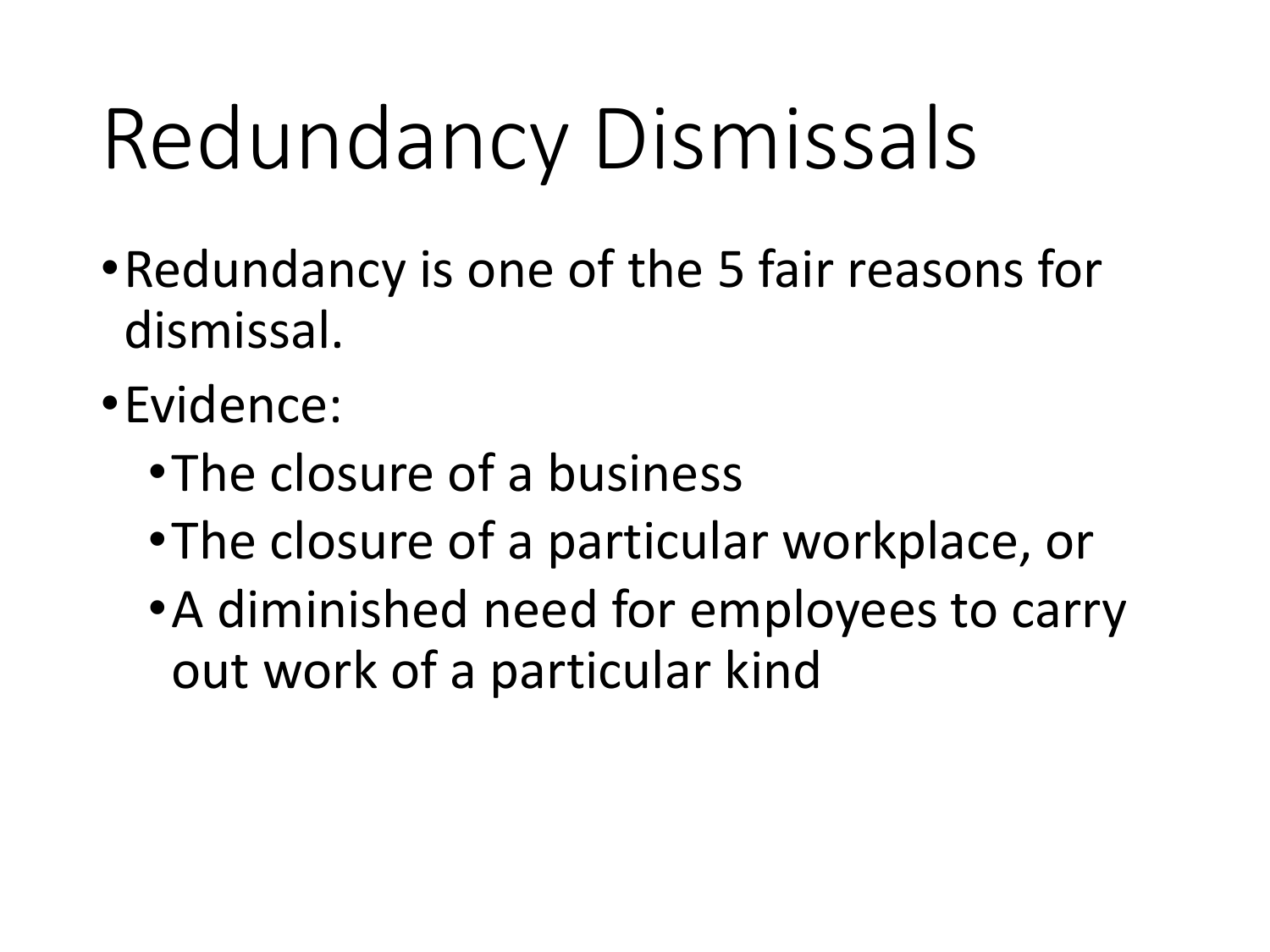### Diminished Need for Employee(s)

Covers scenarios such as:

- Employer/school requires fewer employees to do same amount of work
- there is less work available at school/trust
- Employer/school no longer requires employees to do the work because of, eg the introduction of new technology, change in curriculum etc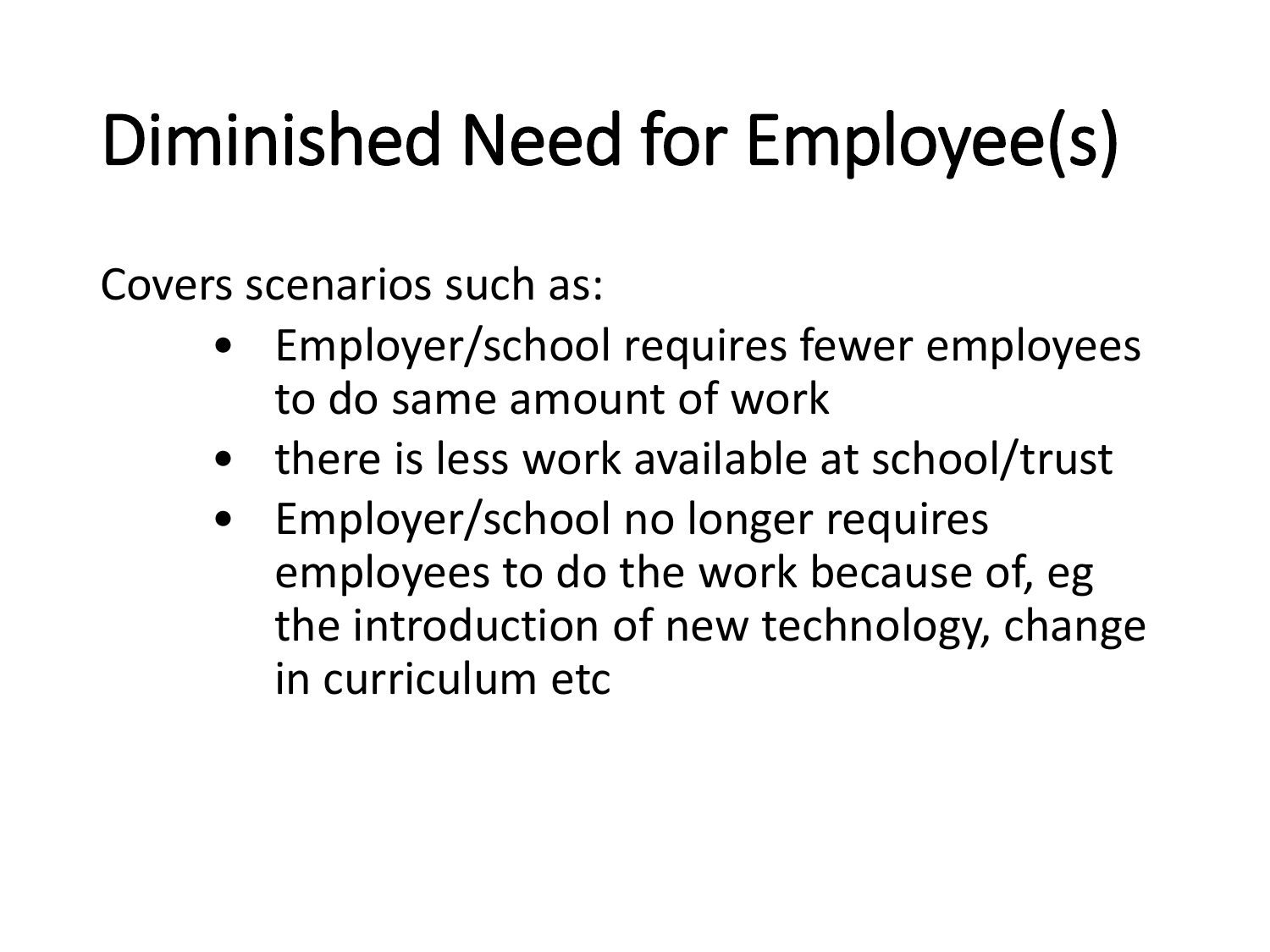# Collective Consultation

Consultation should begin in good time and must begin at least:

- 30 days before the first dismissal takes effect, if 20 to 99 employees are to be made redundant at one establishment over a period of 90 days or less
- 45 days before the first dismissal takes effect, if 100 or more employees are to be made redundant at one establishment over a period of 90 days or less.
- No CES redundancy policy, but most schools will have a policy and this could include a specified set time for consultation even if less than 20 employees may be made redundant

#### DON'T FORGET TEACHER LEAVING DATES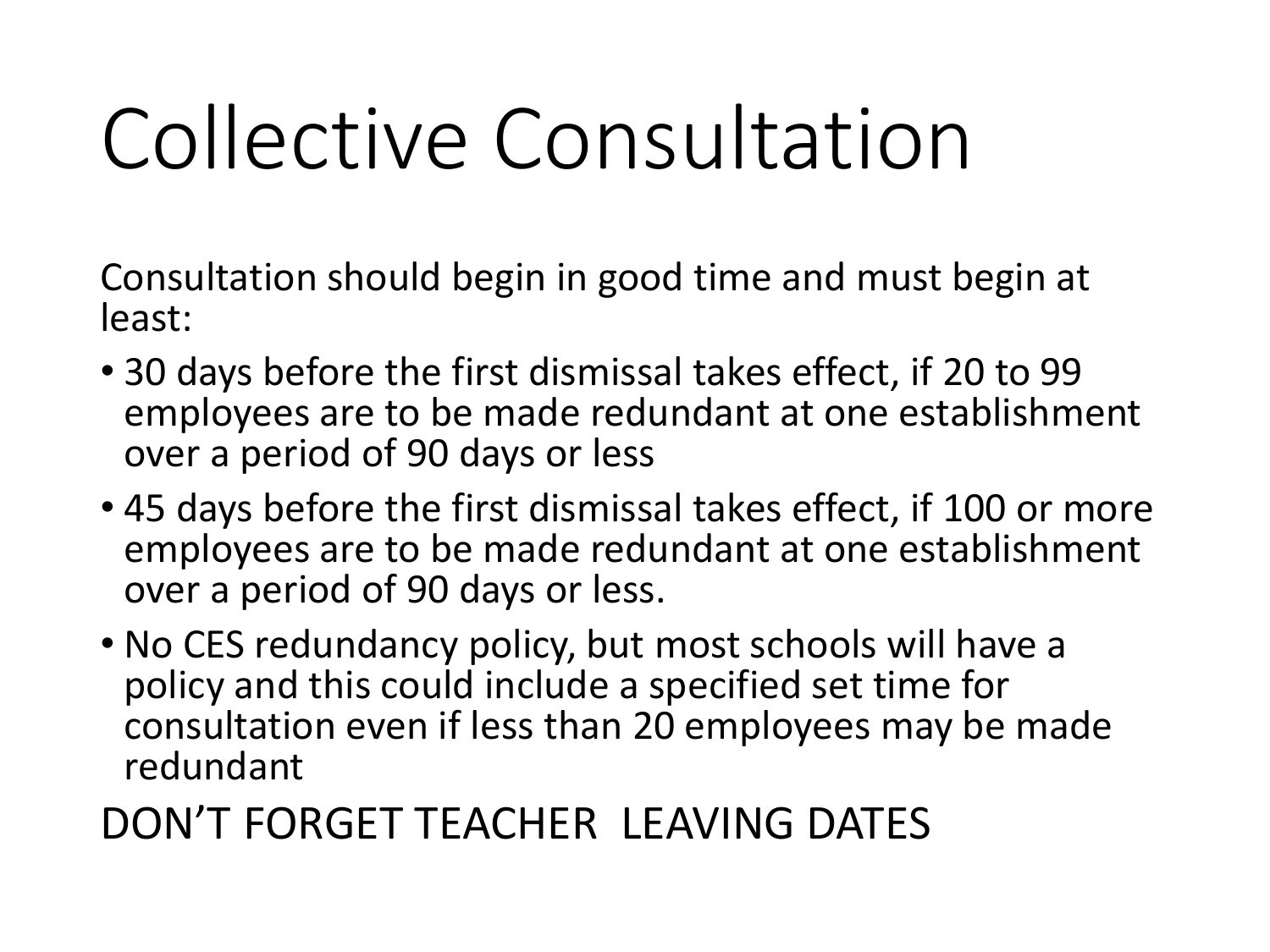# Collective Consultation

Meaningful Consultation will include: Ways of:

- avoiding dismissals
- reducing the number of employees to be dismissed/made redundant
- mitigating the consequences of dismissal
- Consult with a view to reaching agreement
- Keeping an open mind
- Properly consider any responses from trade union and/or employee representatives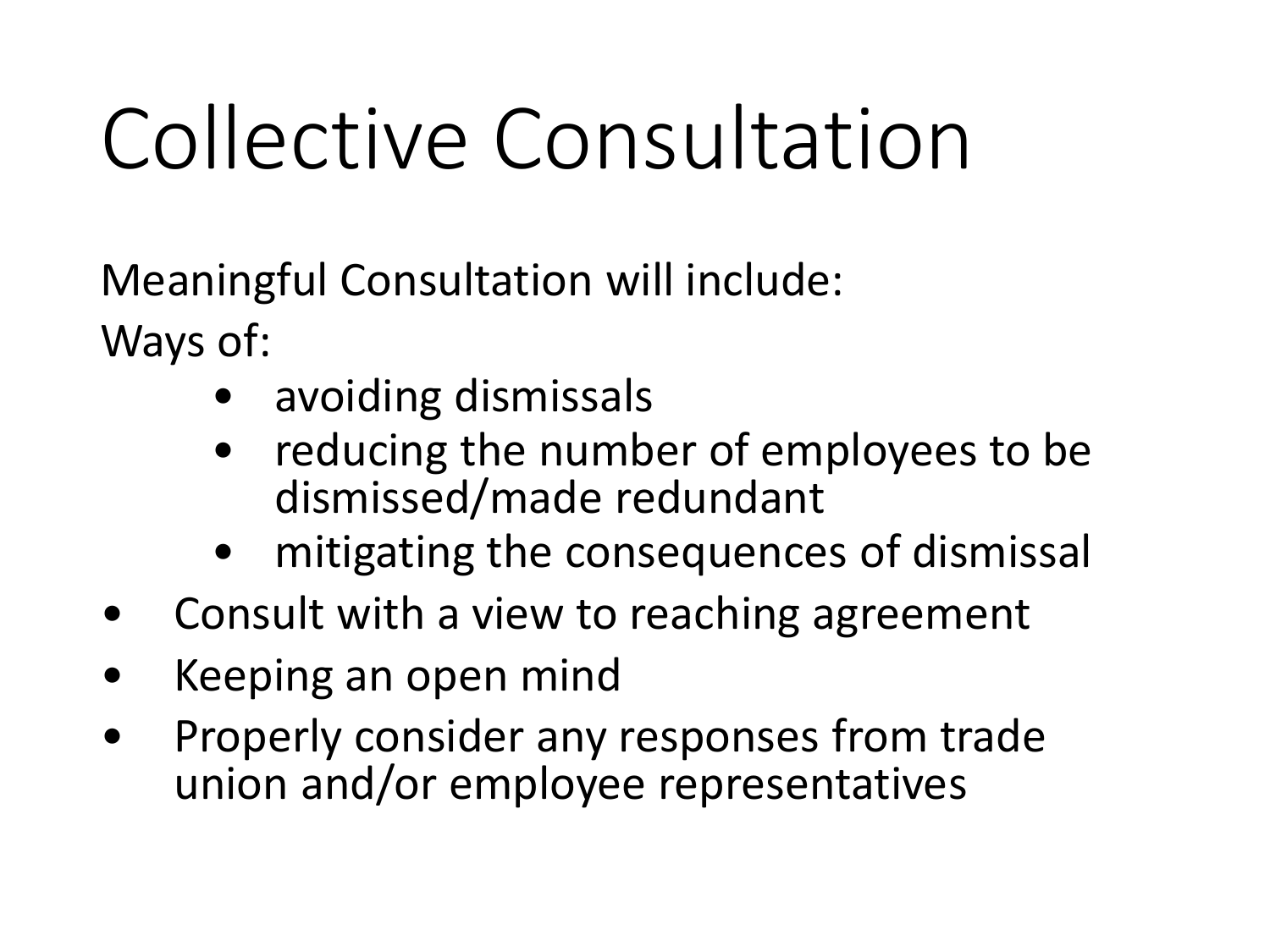# Collective Consultation

Certain information must be disclosed in writing:

- reasons for the proposed redundancies
- numbers and descriptions of posts affected
- proposed method of selecting the employees who may be dismissed
- proposed method of carrying out the dismissals, taking account of any agreed procedure, including the period over which the dismissals are to take effect
- how redundancy payments, other than the legal minimum, will be calculated.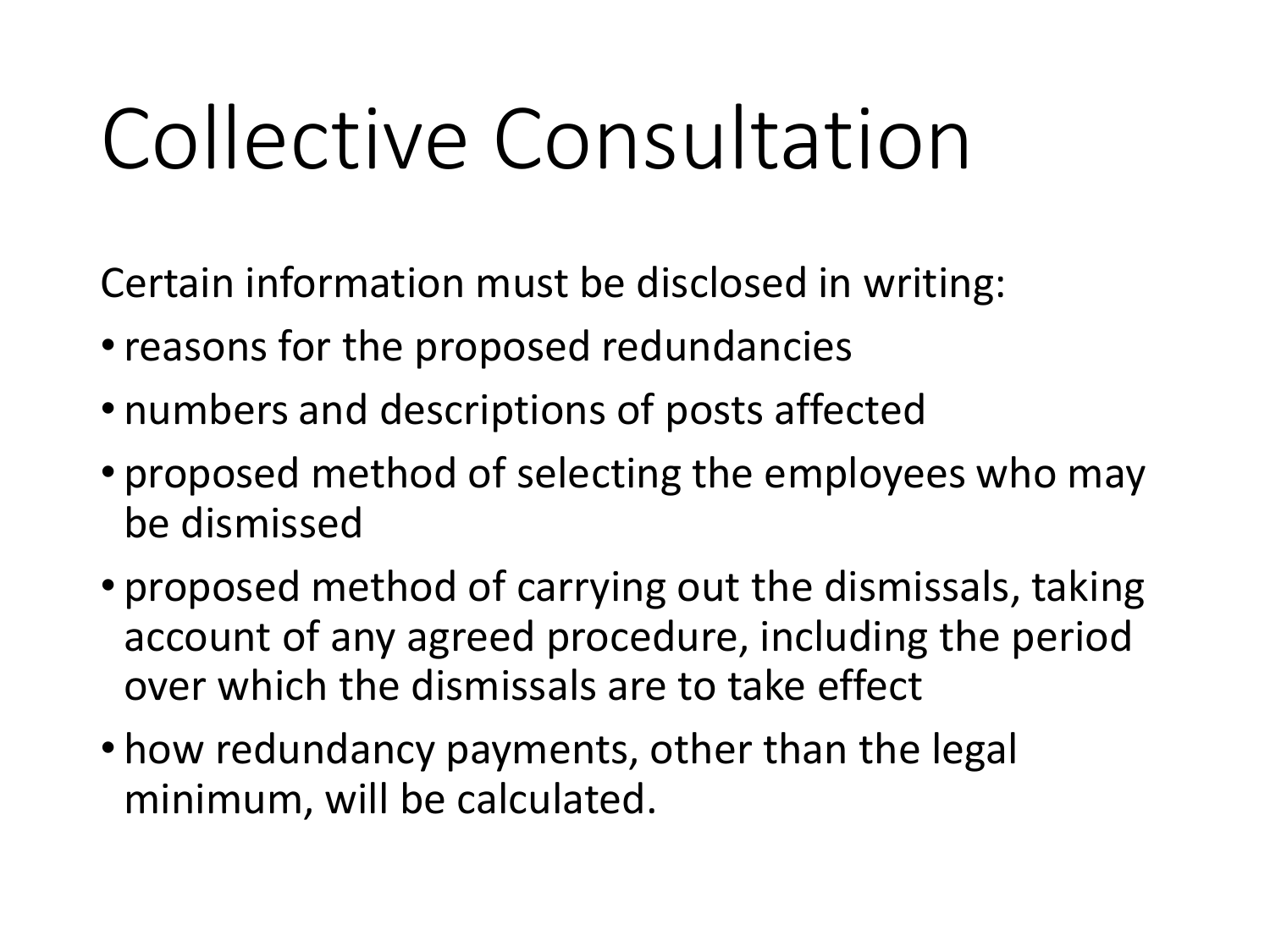# Individual Consultation

- •Whether you have collective consultation or not, you must meet individuals affected:
	- •Share with them the proposals and the reasons,
	- •If they are in a selection/ring fence pool,
	- •If you are open to expressions of interest in Voluntary Redundancy (VR)
	- •Dates when you envisage the proposal to take effect.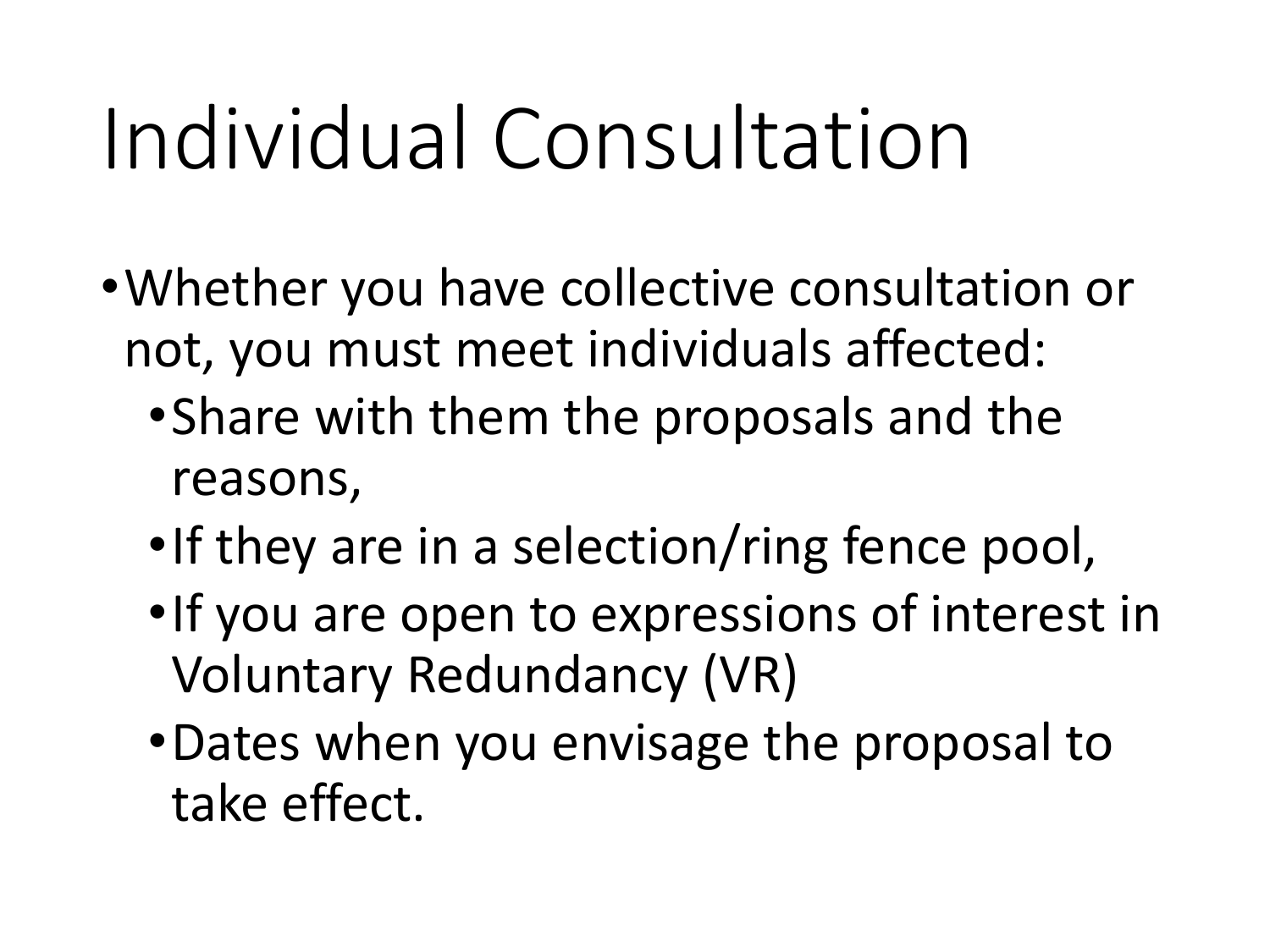# Avoiding Redundancies

It is necessary to take steps to avoid compulsory redundancies:

- Natural wastage
- Seek out interest in early retirement
- Restrictions on recruitment
- Retraining and redeployment
- Reduction/elimination of overtime
- Seek applications for Voluntary Redundancy
- Review temporary/agency workers/casual labour
- Reducing or stopping overtime/additional hours
- Seeking applications from existing staff to work flexibly
- Vacancy freeze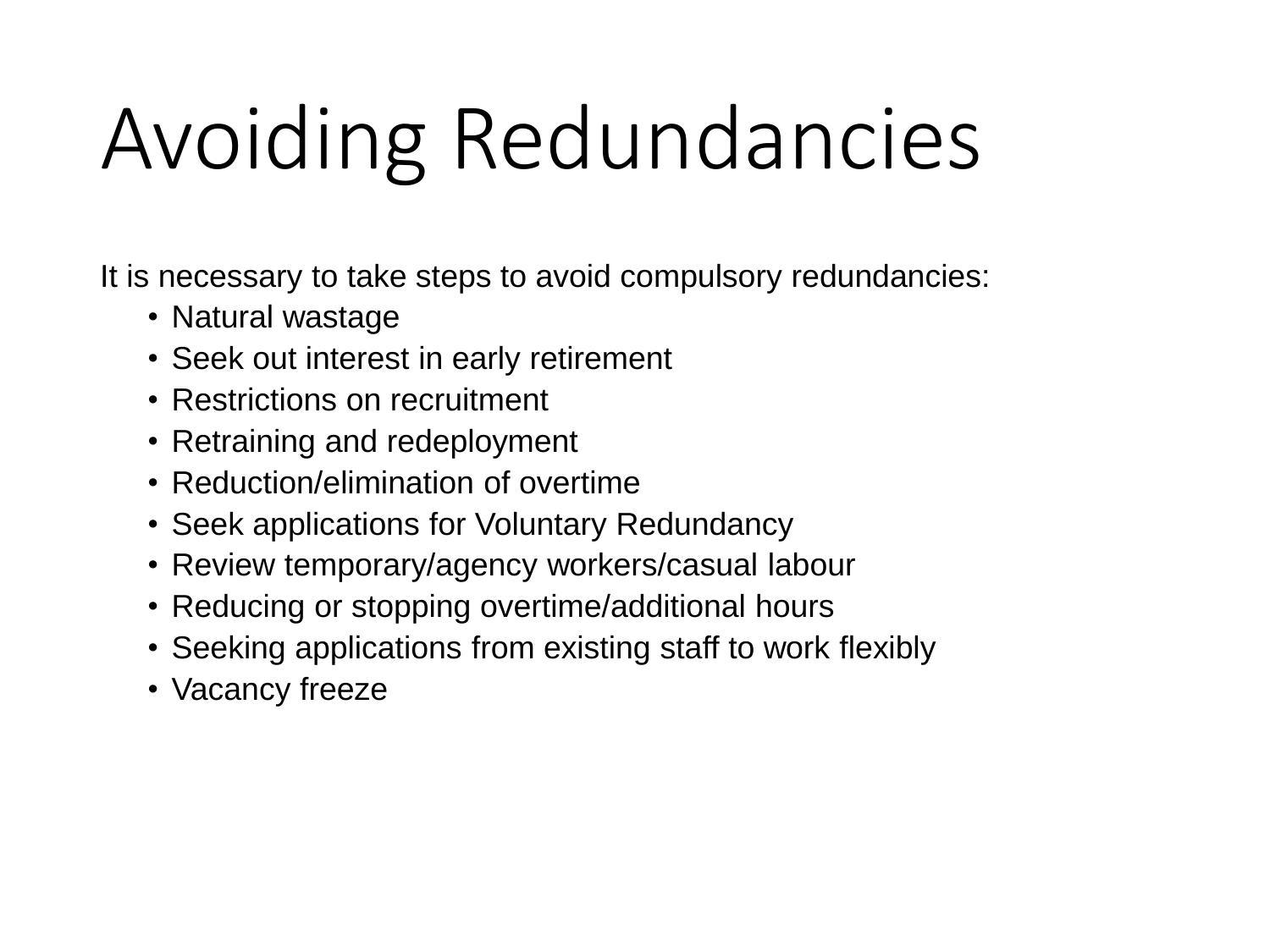#### Are you making redundancies?

I am overcome by emotions. Some days I feel high, some days I feel low. Is that normal?

I feel so out of touch with the iob market.

My team are demotivated and no longer trust the organization. How can we rebuild their trust?

Why have I been made redundant? Why wasn't my colleague also made redundant?

> What will I do next? How will I get a new job?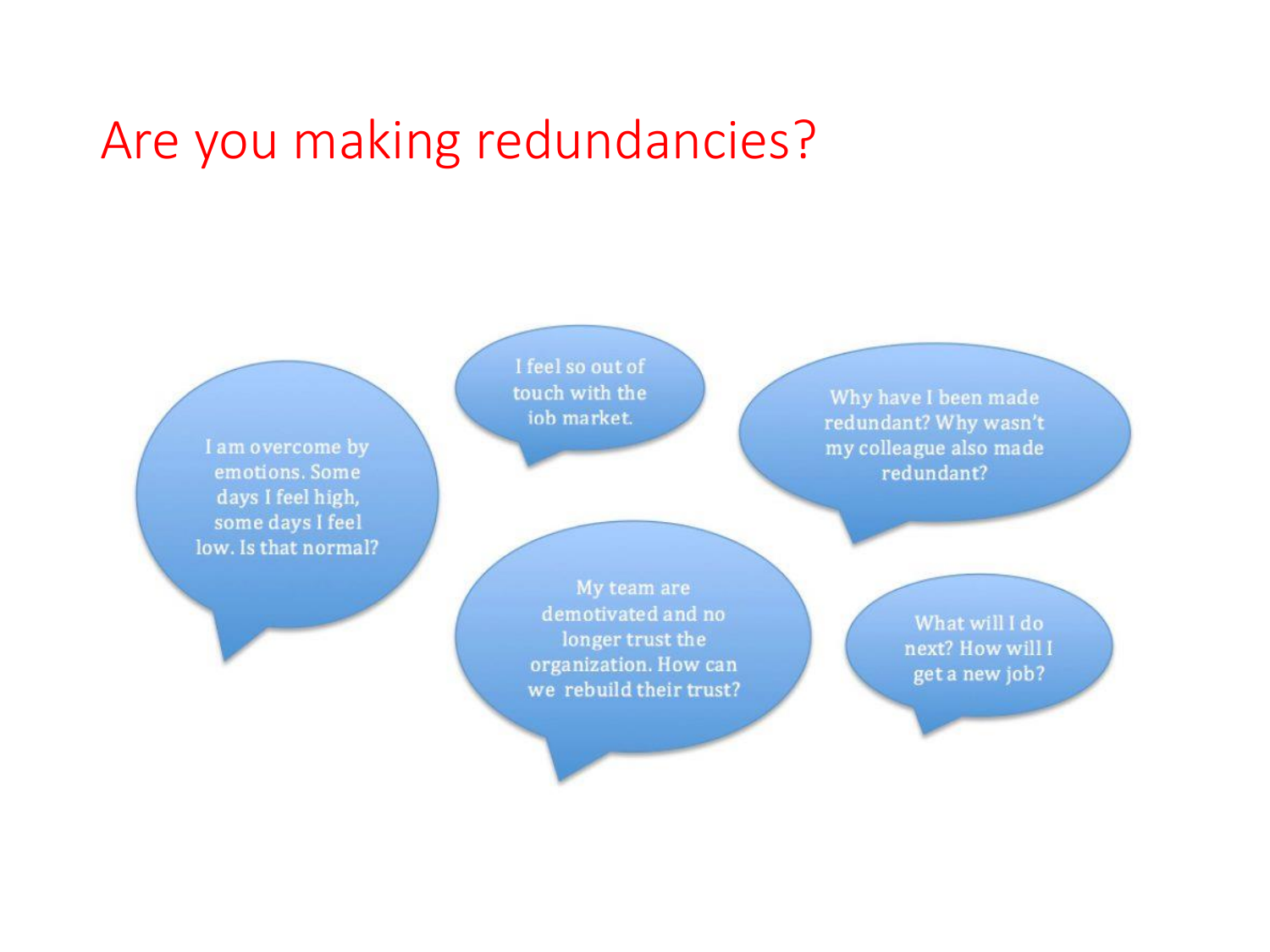### Selection Criteria

Criteria should be: •Objective not subjective •Fairly Applied •Consistent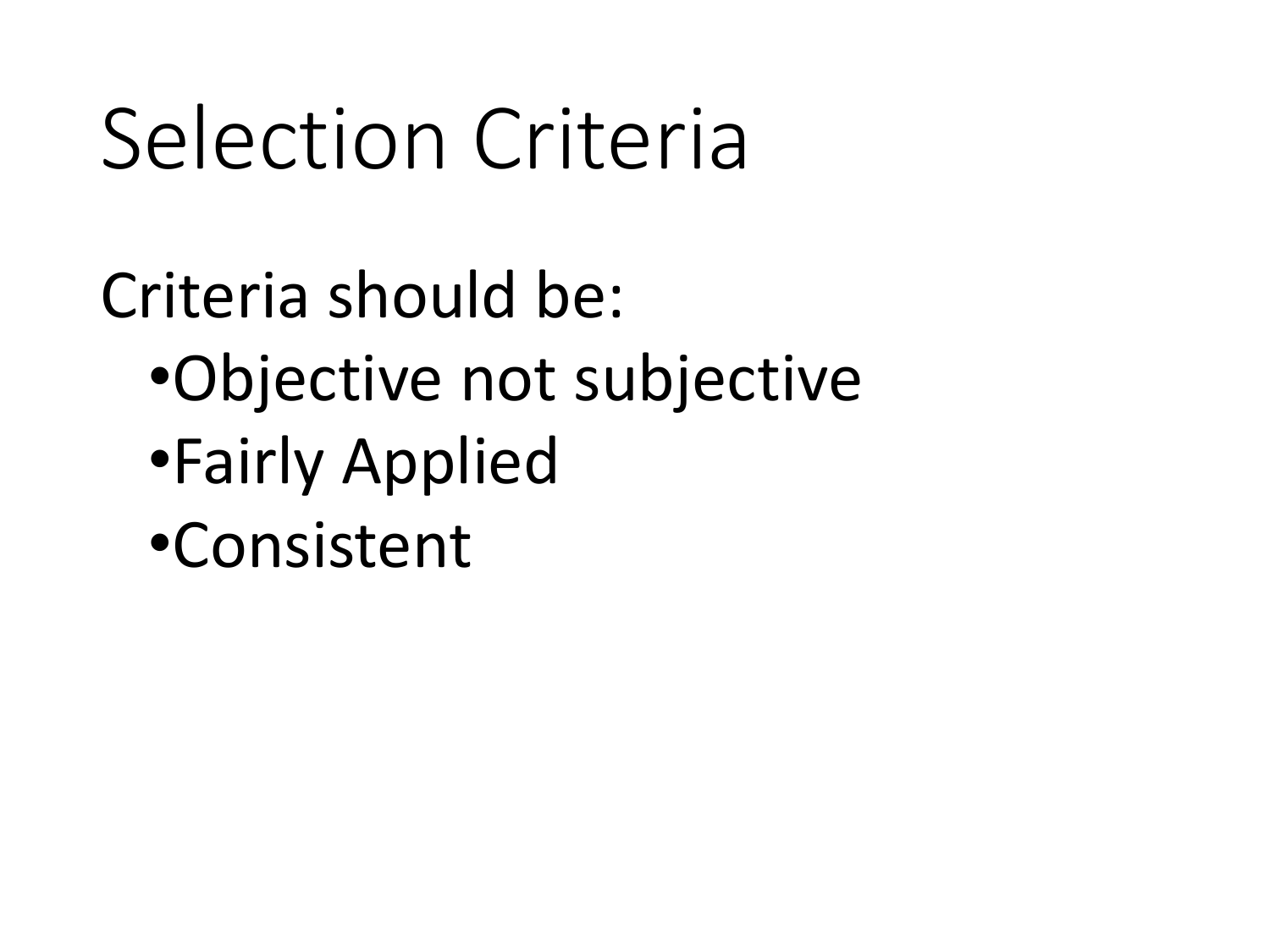# Selection Criteria

- Skills and aptitude
- Knowledge
- Qualifications
- Attendance record
- Disciplinary record
- Standard of work and/or performance And
- If everything else is equal cost

Discuss – How do you get this information?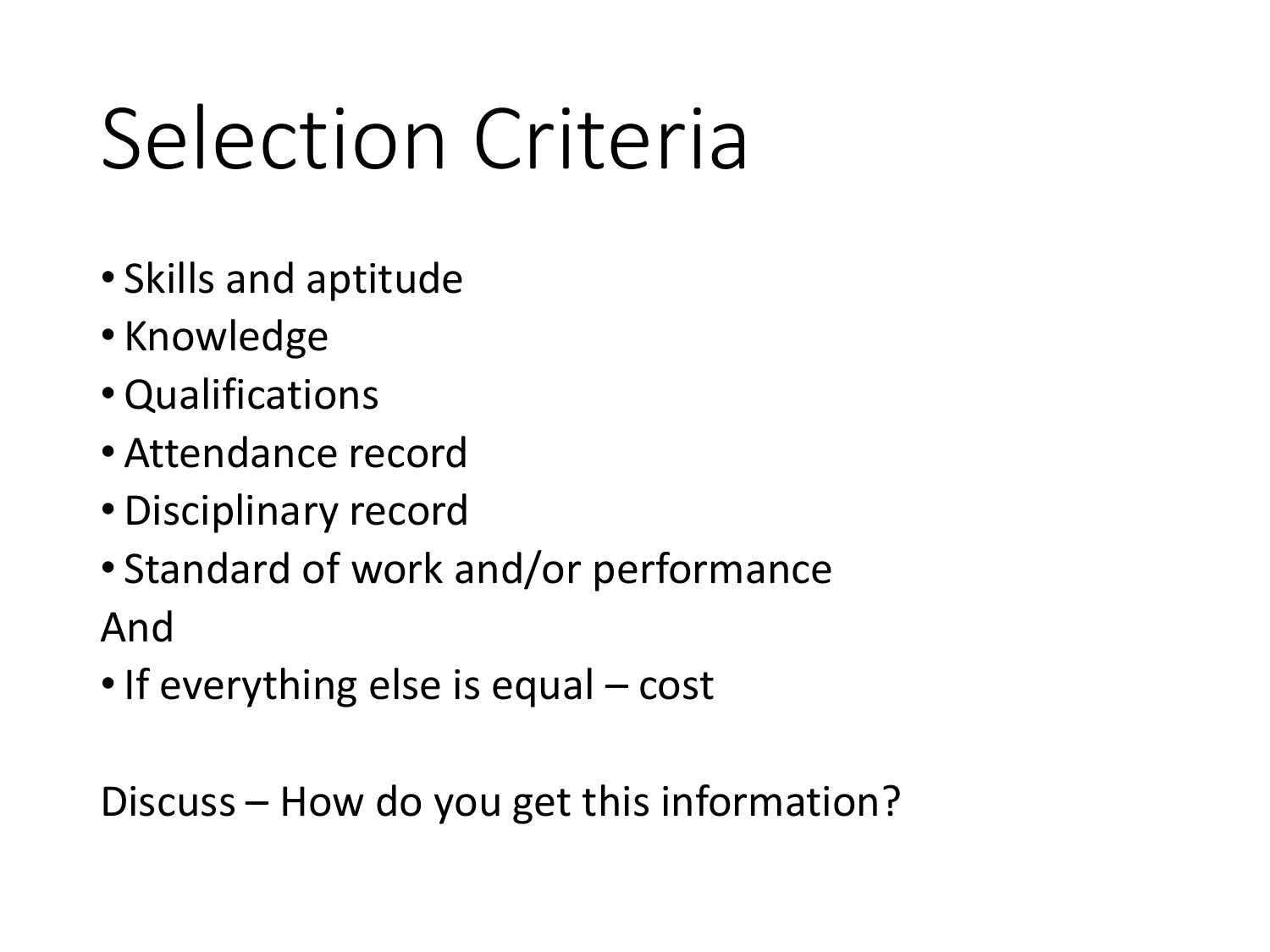### Discrimination

- Do not rely on length of service as your only selection criteria, as this is likely to be age discriminatory
- Some selection criteria are automatically unfair, such as pregnancy, family, including parental leave, paternity leave (birth and adoption), time off for dependants, acting as trade union representative, being part time, age, disability, gender reassignment, religion, sexual orientation, pay and working hours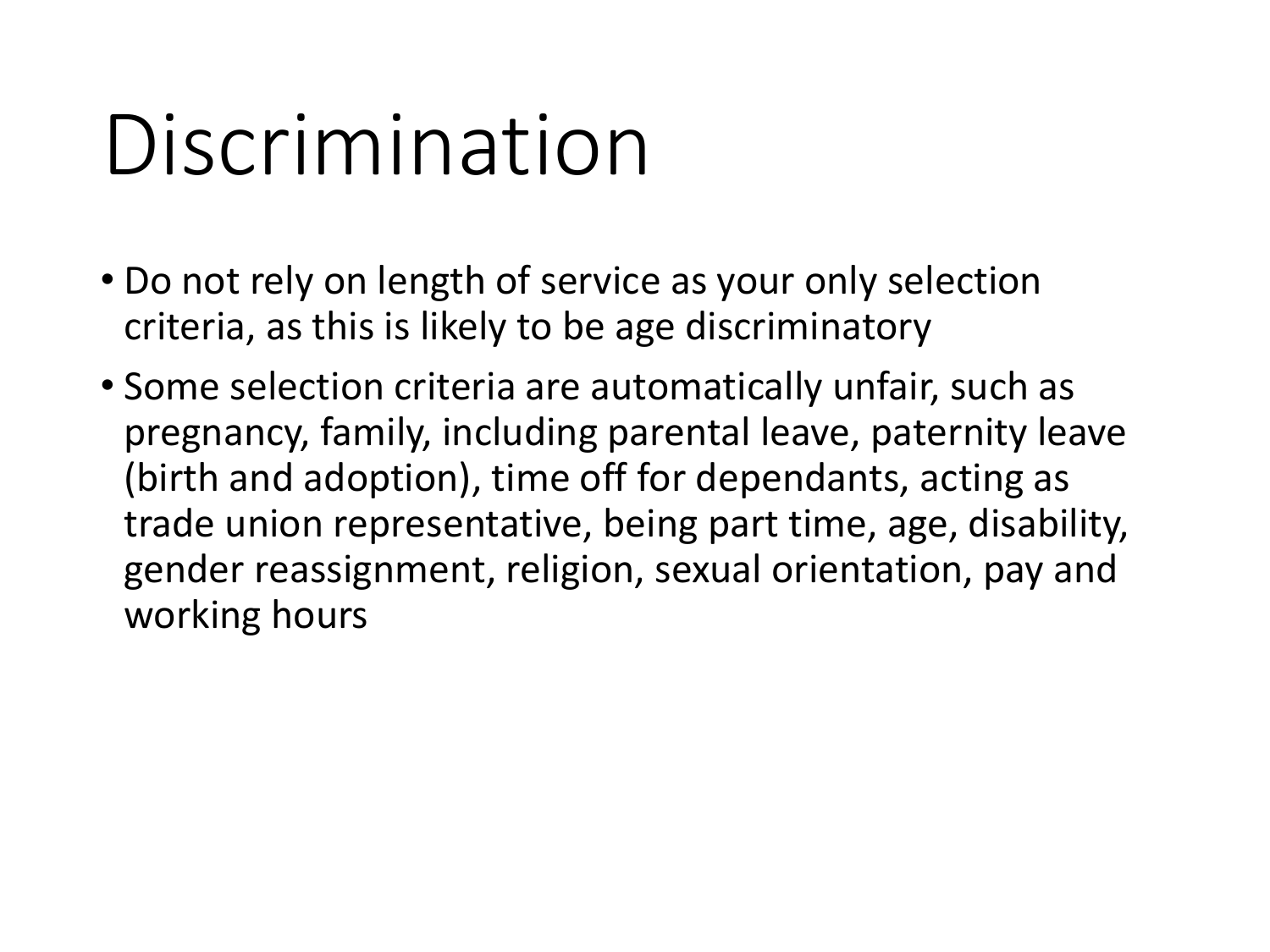## Practical Tips

- Involve more than one person in the selection process
- Reduces risk of perceived bias or discrimination
- Use a skills matrix a tribunal will ask whether the employer acted reasonably in selecting particular employees. The law recognises that different people can legitimately have different views as to what is or is not a fair reason to a particular situation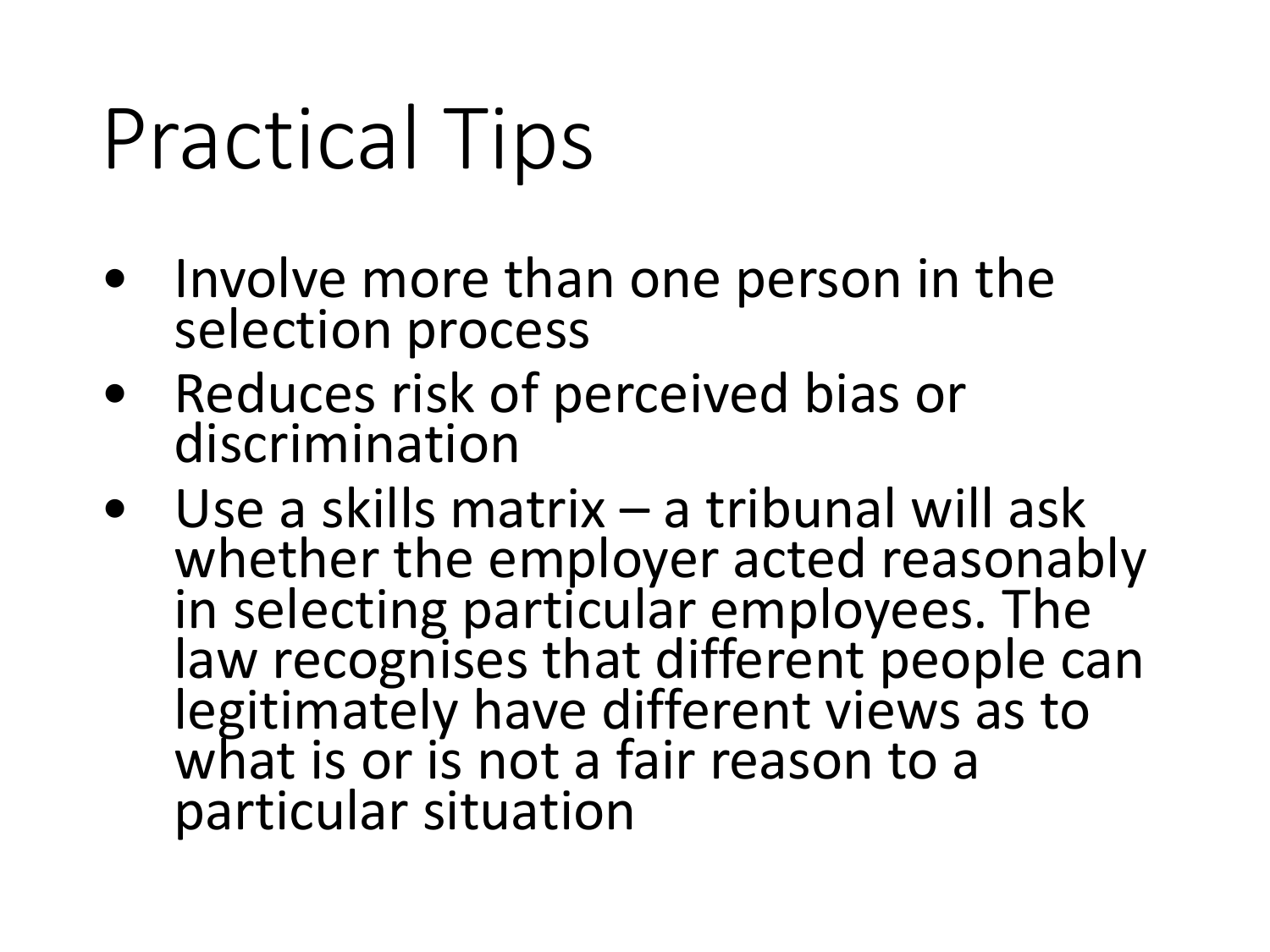# Redundancy Notice

- Employees who are selected for redundancy must be given a notice period before their employment ends. The statutory notice periods are:
	- at least one week of notice if the employee has been employed between one month and two years
	- one week of notice for each year of employment between two years and 12 years
	- 12 weeks of notice for someone who has been employed for 12 or more years.
- Teachers  $30<sup>th</sup>$  April,  $31<sup>st</sup>$  August,  $31<sup>st</sup>$  December

You will need to pay through the notice period. Employment can be ended without notice if payment in lieu of notice is included in the contract or if the employee accepts this.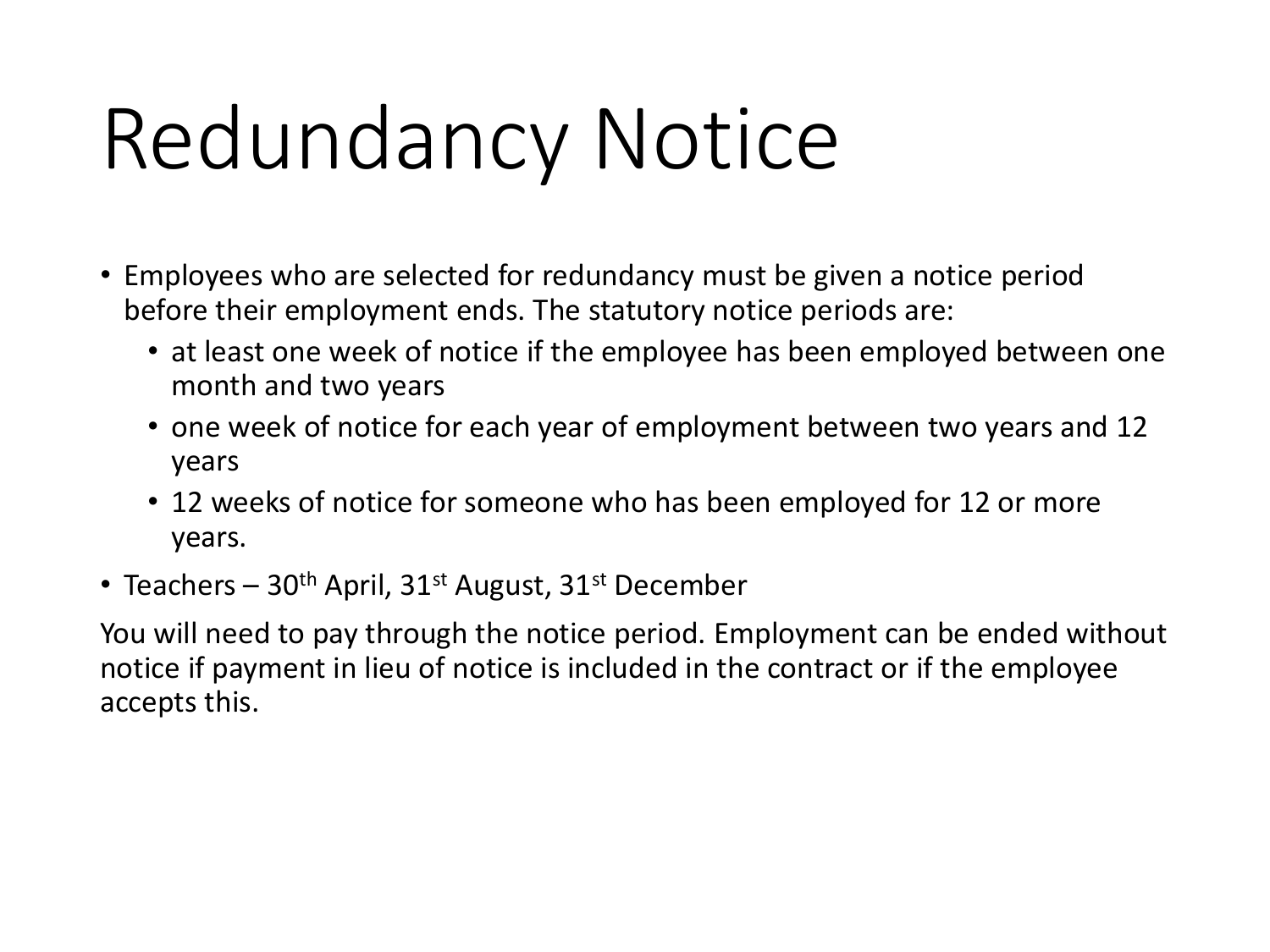### Taxation

- Statutory redundancy payment exempt from income tax
- Counts towards £30,000 tax-free limit
- Non-statutory redundancy payments taxable only to extent exceed £30,000 limit
- Payments not made to compensate for loss of employment through redundancy taxable
- PILON is taxable
- Accrued but unused holiday pay is not tax free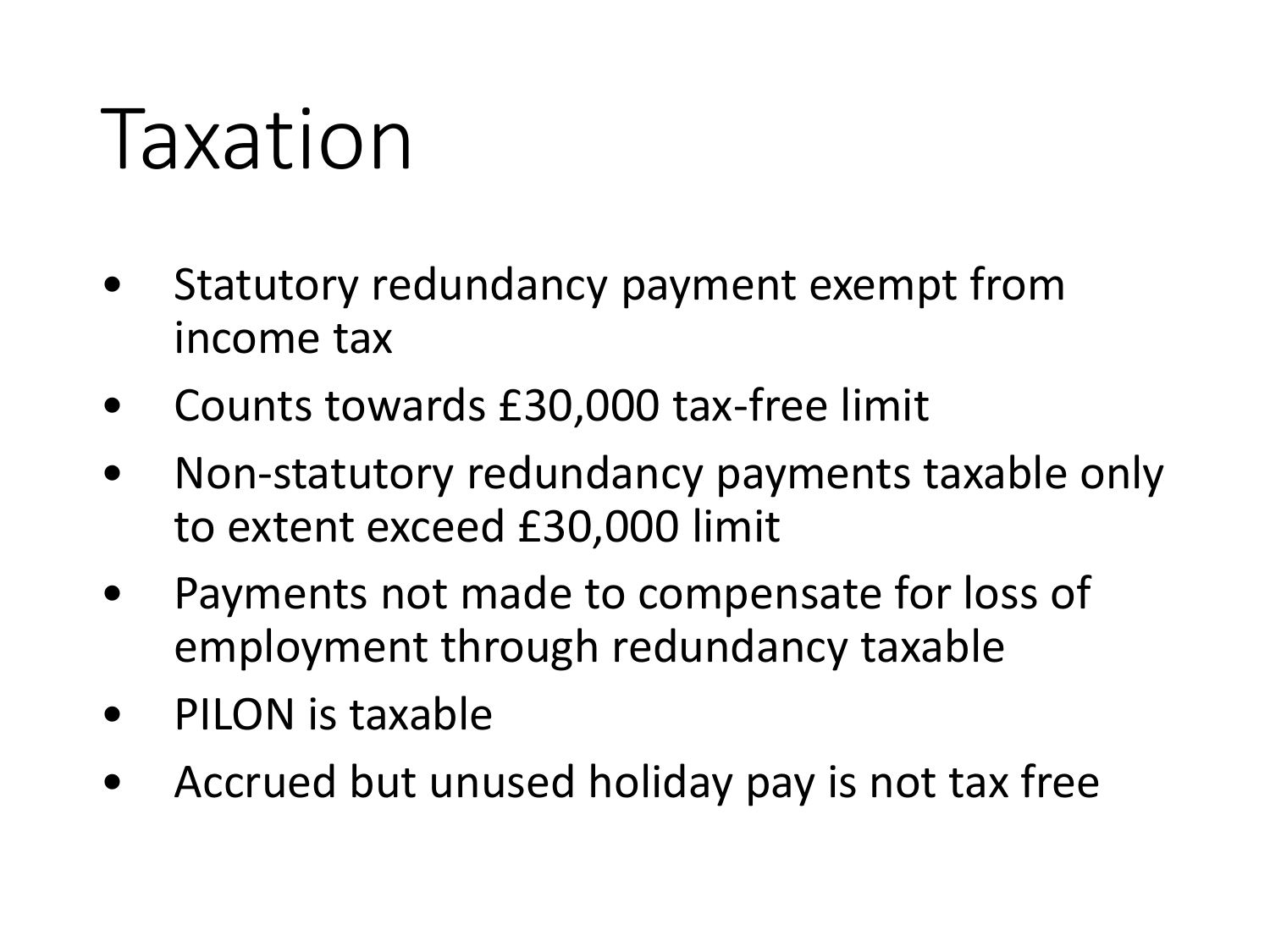#### New mums to receive six months more redundancy protection



Research found that one in nine women said they had been fired or made redundant when they returned to work after having a child, or treated so badly they felt forced out of their job. The research estimates 54,000 women per year may lose their job due to pregnancy or maternity.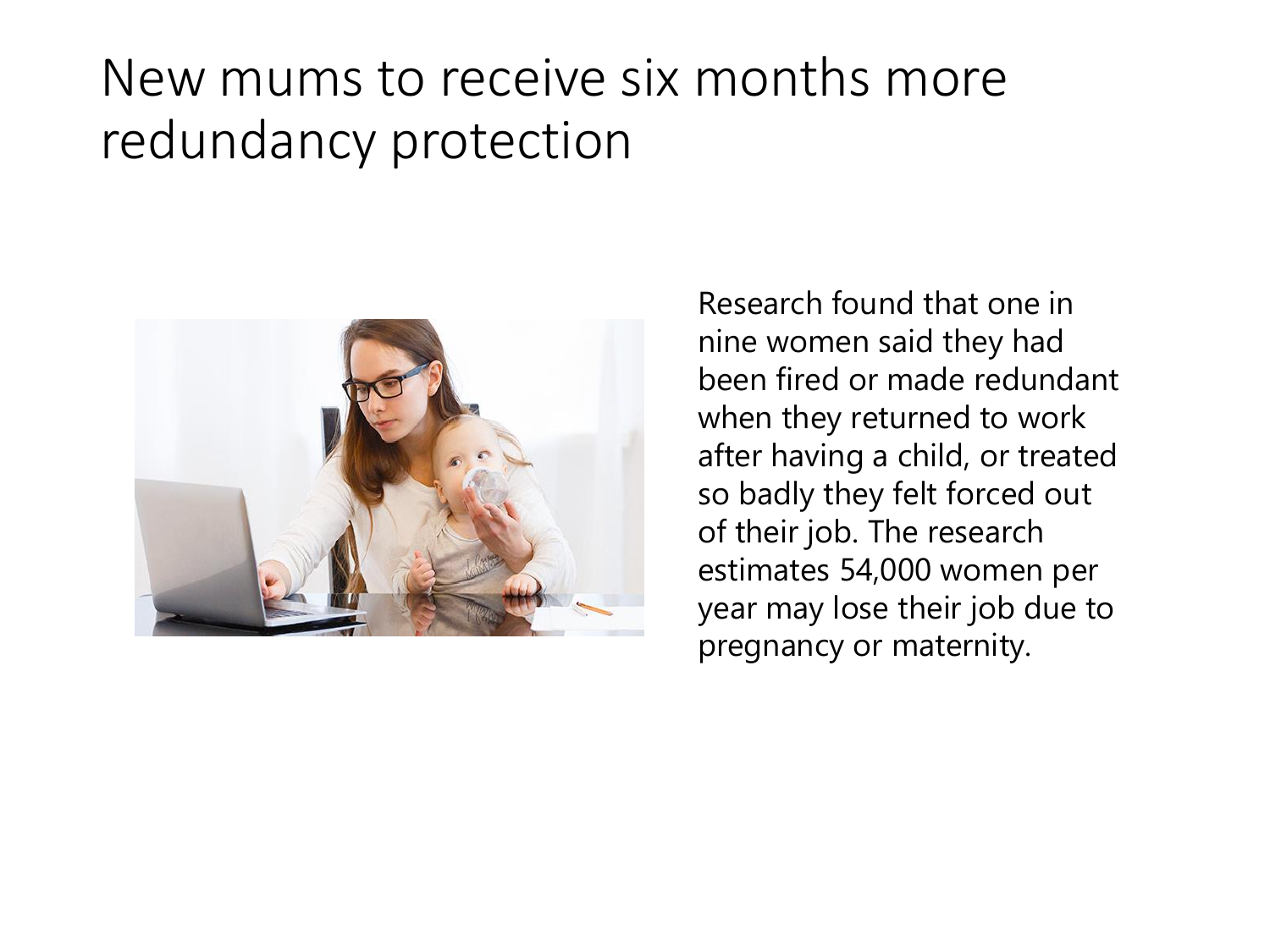# Pension Strain for Support Staff and Redundancy Costs

- Local Government Pension Scheme if aged 55+ for extra or lost LGPS pension
- Automatic right to non-reduced pension if redundant must take benefits due if retired early on grounds of redundancy or business efficiency
- The cost of the pension strain can be substantial
- Often the pension cost falls to individual schools or trusts to cover, a few LA's may still cover the cost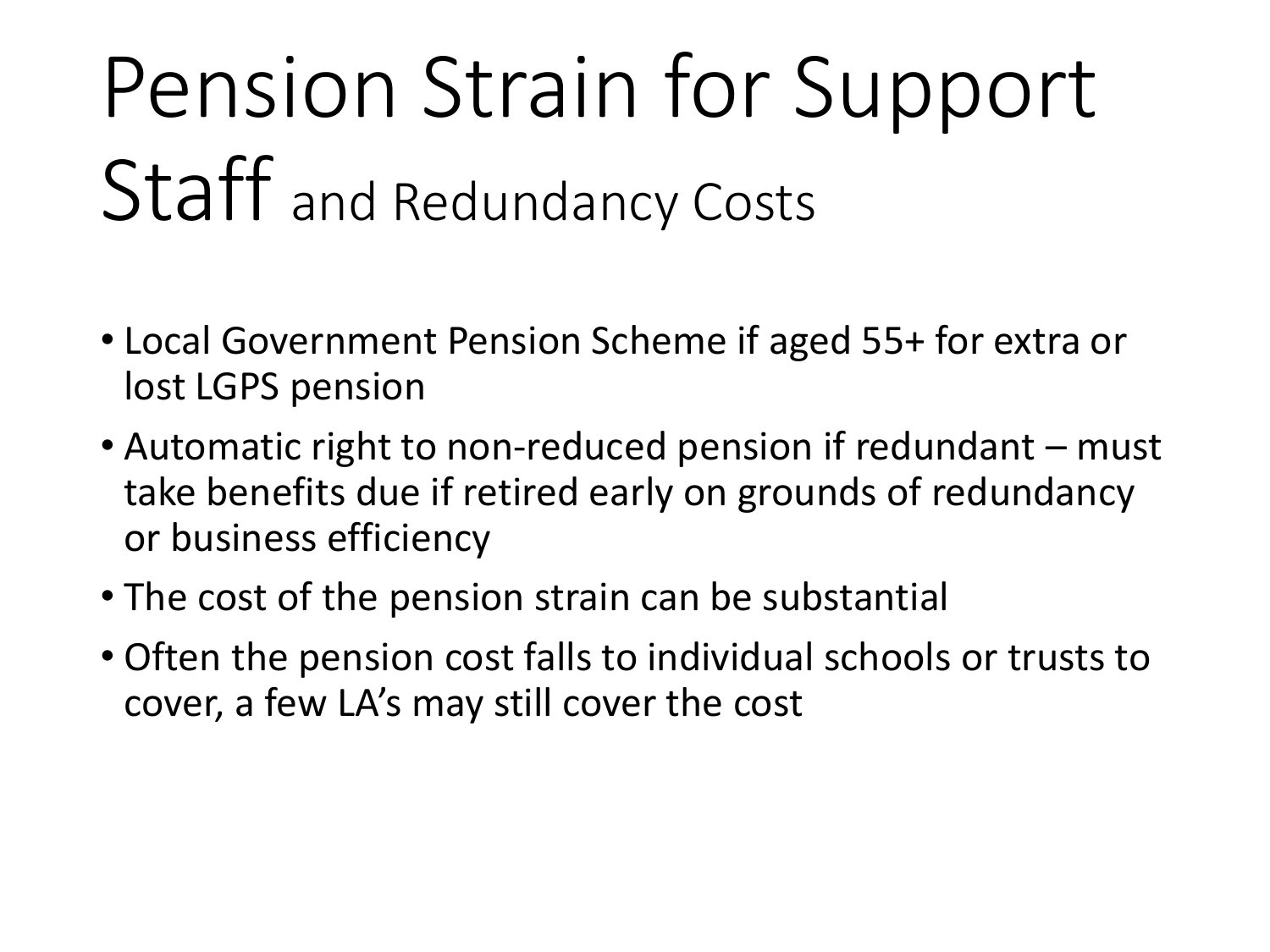### Redundancy Costs

- •VA Schools Check with your LA as some cover the cost of redundancy payments (if correct procedures are followed & fair funding agreement terms)
- •Academies Cover their own redundancy costs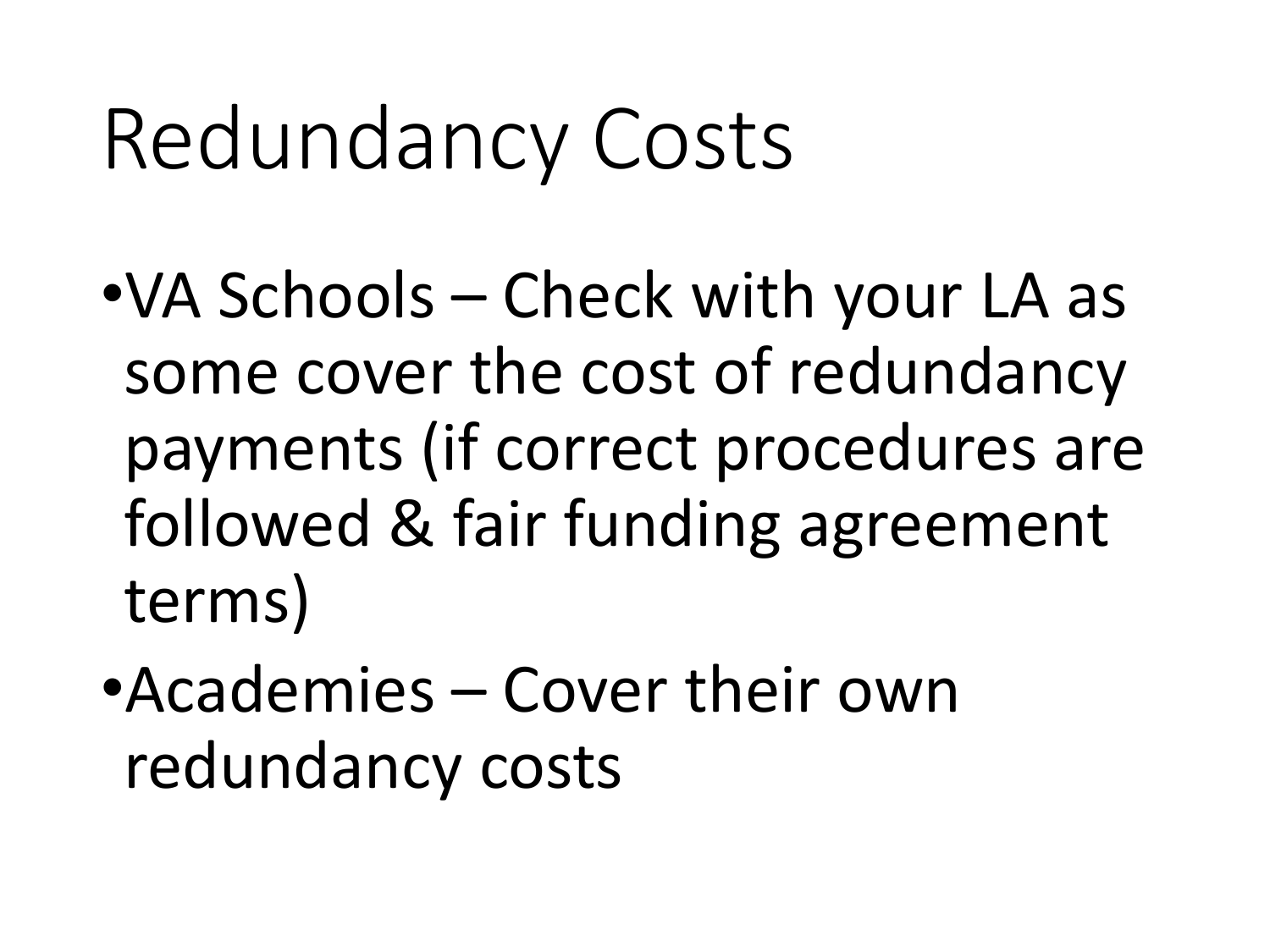### **Templates**

- Skills Matrix/audit
- Diagram illustrating a typical school redundancy procedure